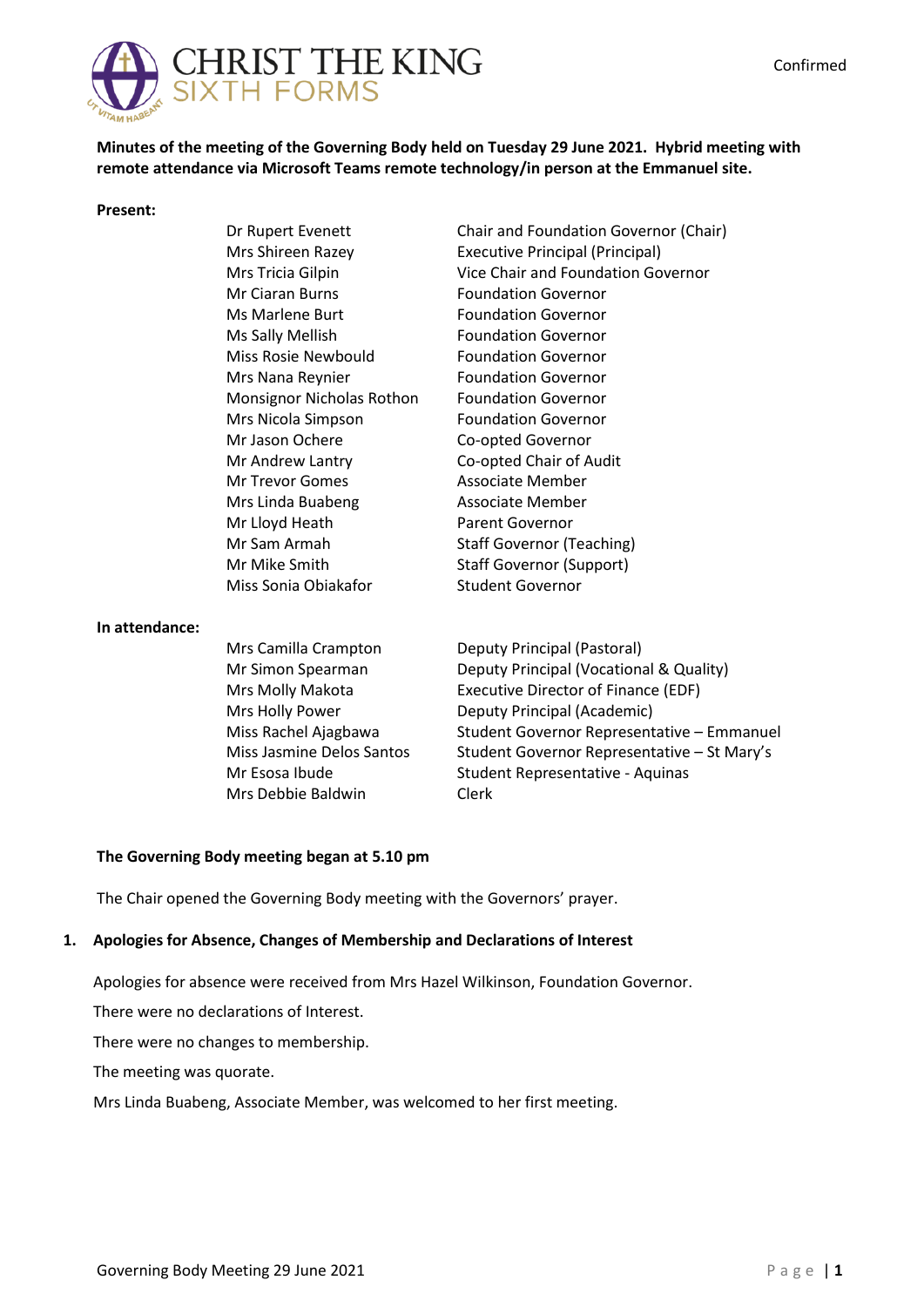## **2. Minutes of the Previous Meeting held on 11 May 2021**

The minutes were **agreed** as an accurate record and electronic signature agreed by the Chair.

**3. Matters arising from the previous meeting on 11 May 2021** All matters had been addressed.

Mr Tim Oladimeji, Head of Catholic Education and Community (Elect), joined the meeting.

### **4. Chaplaincy and 10:10 RE Report to Governors**

Camilla Crampton, Deputy Principal (Pastoral), presented the report highlighting the activities and initiatives that have taken place in the chaplaincies at each of the sites. Catholic life continues to be vibrant. The Student Eco-Reps have launched a recycling campaign and are engaged with various environmental projects. The Chaplaincy team have been involved with Community Day worship and activities and in supporting the Evening of Celebration at each site. The team will focus on spiritual wellbeing for the end of term Student Wellbeing Conference. Opportunities for collective worship and reflection continue. The student Spirituality Conference took place in May. A remote event with several guest speakers, the theme was of St Joseph, the Father and Worker.

The new staffing structure for Catholic Education and Community for 2021/22 was shared. Two new roles, Head of Catholic Education and Community and the Community Engagement Assistant, will further complement the work of the team.

The Sixth Forms were delighted to win the Sixth Form Colleges Association annual award for Community Impact for their Christmas Appeal.

The Chair asked how catholicity will be presented on the full return to site in September. The Deputy Principal (Pastoral) responded that with the new team in place, planning is in progress to ensure the return to vibrant Chaplaincy areas and full community engagement, promoting the student reps in their various roles.

It was **RESOLVED** to receive the Report

## **5. Key Performance Indicators**

Introduced by the Chair, it was noted that the past year of the COVID pandemic has been a test of leadership. CTK has continued to take its mission and strategy forward during this time and strong leadership has guided all staff through the last year. The forthcoming period is one of driving strategic intent, growing student numbers and investing in growth.

The Principal highlighted key points of the May 2021 Key Performance Indicators. Retention and attendance is high, with clarification provided that the retention figure relates to individual courses, not individual students. Regarding applications, this year the system does not allow for multiple applications from potential students. Students can only apply to one of the CTK sites, resulting in a lower number of applications overall when compared to the previous year. However, it is pleasing to note that the number of offers has increased when compared to previous years, and offers are particularly healthy at the St Mary's and Aquinas sites. Staff absence has increased, with a number of days lost to long term covidrelated absence during the period of the pandemic.

It was **RESOLVED** to receive the Report

### **6. Principal's Report**

The Principal reflected on progress in year one of the highly ambitious three-year strategic plan, noting that priorities remain on track despite the impact of COVID. Priorities taken forward include the establishment of Local Boards, the roll out of the portable IT device strategy, establishment of an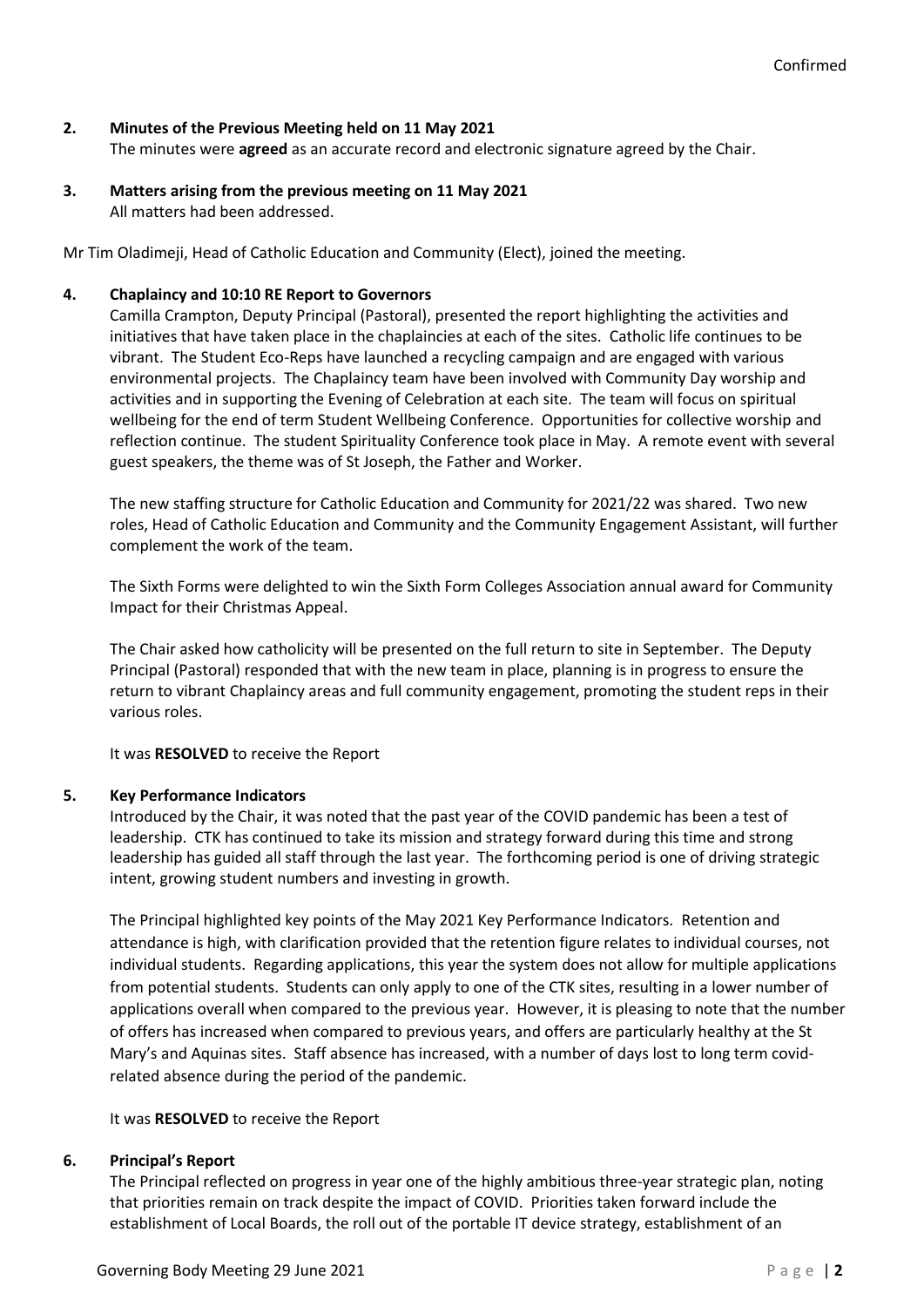independent safeguarding committee, progress with the sustainability and environmental agenda, establishment of the internal Risk, Audit and Compliance Committee placing risk awareness at the centre of all roles, planning for T Levels, refurbishment work and the successful CIF bid for the replacement of boilers at Emmanuel and St Mary's and a review of the admissions systems and processes. The new leadership structure implemented for 2020/21 has embedded and for 2021/22 all Assistant Principals will take on a strategic responsibility. The Principal noted that as we break for the summer, student offers for September are promising, with an increase on the previous year.

The Chair congratulated the Principal and her team for providing assurance on a strong sense of direction and on strategic leadership.

It was **RESOLVED** to receive the Report

### **7. Student Council Forum Meetings and Eco-Reps Meeting**

Minutes of the Student Council meetings held 22<sup>nd</sup> June 2021 and of the weekly Eco-Reps Meeting held 16<sup>th</sup> June 2021 were received from the Deputy Principals and Student Governor and representatives. The students present at the meeting said that the majority of students were happy to be back and were grateful for the support provided by their teachers throughout the year. Feedback was given on the remote Stephen Lawrence Assembly attended by students, a useful and powerful assembly with upsetting subject matter but which was also inspirational and thought provoking. Students are looking forward to the activities planned for the Summer Community Day and to be able to come together.

The Student Representative for Aquinas was invited to talk about mental health and wellbeing for students. He expressed the anxiety some students felt about 'not knowing' what lie ahead and he also spoke about the academic resilience programme in place at Aquinas. The programme has been invaluable to year 12 students, suggesting techniques for how to take things forward and how to take ownership if the result of your actions is not where you want it to be. The programme will be useful for year 13 students and for the transition to university. The Student Representative also confirmed that the Sixth Form has provided much help to students regarding mental health, with a mental health week and constant support available for students.

Following a question there was a discussion about getting the balance right with potential anxiety around sitting formal subject assessments and the experience gained from sitting them ahead of external A Level/BTEC exams to be taken next year. Where high challenge has been set, high support is provided, with the awareness that students respond differently to such challenges.

The challenge of attending university open days during lockdown was discussed. CTK has provided a UCAS programme/hub with much information and support available to students.

The Chair thanked Sonia Obiokafor, current Student Governor, and wished her well in her next steps. She responded that her role as Student Governor has been a very interesting and informative experience.

It was **RESOLVED** to receive the Report

Kate Young, Independent Safeguarding Chair joined the meeting

### **8. Safeguarding Board Update**

The Deputy Principal (Pastoral) presented her report for the year in her capcity of Designated Safeguarding Lead. Highlighting the importance of providing Governors with current and accurate information concerning safeguarding systems and staffing, training, the range and volum of safeguarding issues and further action to strengthen systems, the Deputal Principal (Pastoral) said that working with Kate Young, Independent Safeguarding Chair has provided an opportunity to reflect and review safeguarding practices and procedures. The Deputy Principal (Pastoral) explained that she also has regular contact with Tricia Gilpin, Governor Lead for Safeguarding. Tricia Gilpin carries out regular checks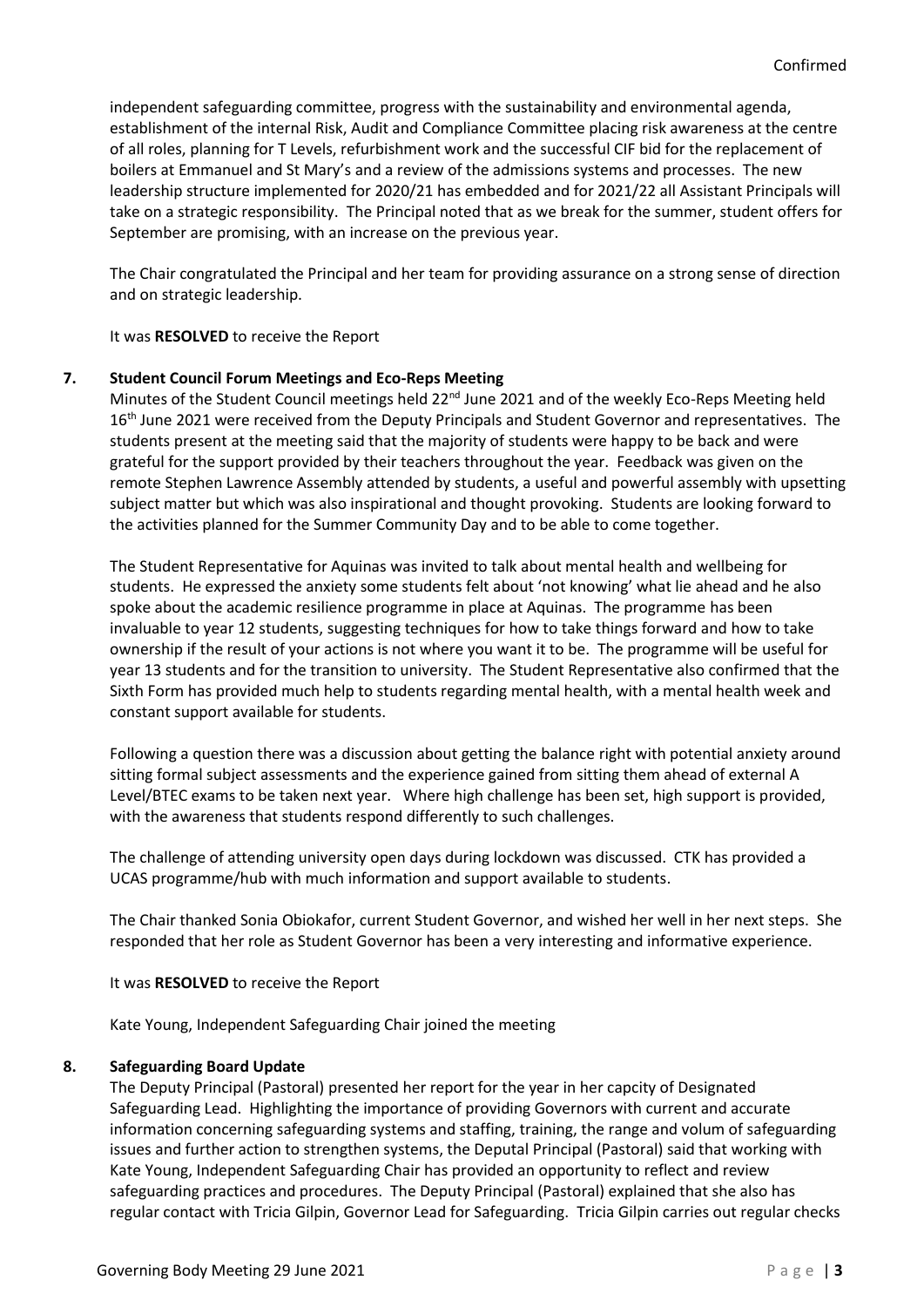on the Single Central Reigster and has taken part in training, including designated safeguarding lead training. The Safeguarding Policies were updated during the year with a Covid Addendum, ensuring that the policies continued to meet the needs of the Sixth Form and were complaint. The policies will be further updated in September. The new safeguarding reporting system in place this year has enabled clear reporting, actioning and recording aspects, essential for safeguarding to be effective.

The Independent Safeguarding Chair said that her reflections on the last year working with the Deputy Principal (Pastoral) and the Deputy Designated Safeguarding Leads (DDSLs) are mainly positive. Her initial concerns with reporting and recording cases has been taken forward and the team have done have incredible job over the last year to bring the action plan together and provide support to students in a different and difficult year. A good foundation has been laid and Kate Young said that she is incredibly grateful for the work done. The next step is for the team to consider where they would like to go next from the list of seven action points presented by the Deputy Principal (Pastoral). The key performance indicators set this year have been met and will now be further developed.

The Chair's question of complaince and application of the three R's of risk management; reliability, robustness and resilience was confirmed positively. Questions were invited.

In response to safeguarding in place over the summer holiday period, the Deputy Principal (Pastoral) assured Governors that for all students under the CTK Counsellor and for any vulnerable students where there are concerns, a close down session is held and the students are provide with details of where to seek help if needed over this period. All students are equipped with information regarding advice lines and for those students progressing to higher education this year the process has started of making contact with universities where appropriate to put links in place.

Further discussion was on what support can be provided for higher rates of poverty and other early indicators we may see at the start of the new year. As any such issues emerge, advice will be put in place for staff for what to look out for and how to manage situations. Students will not often divulge information but there are identifiable signs. Bexley and Lewisham Local Authorities are running support schemes during the holiday period.

Assurance was asked about criminal and gang activity, whether the Sixth Forms know the extent of it and steps to deal with it. The Deputy Principal (Pastoral) said that such incidences are complex and that staff continue to be vigilant and will keep asking questions to identify and provide support to students where necessary. The Deputy Principal (Pastoral) said that it was important to educate students about current issues, to instil the ethos of the Sixth Form and to engage with external speakers to reinforce messages.

In response to a question about what support can Governors provide to the overall level of work and actions for the next year, the Independent Safeguarding Chair said that she expected mental health issues to be prevalent and whilst not a safeguarding issue in itself, it can lead to idolisation, self-harm and suicide. The other area which has seen an exponential increase is domestic abuse. With services potentially becoming overwhelmed, it was agreed that it is important to keep the safeguarding issues high on the agenda and to keep having conversations. The Deputy Principal (Pastoral) said that a large part of her role was safeguarding and whilst it can be time consuming, the DDSLs are developing and the potential to develop the wider pastoral team will follow. The Independent Safeguarding Lead reiterated that the DDSLs have developed the ability to reflect and embed practices, recognising the work required.

When asked about current trends, the Independent Safeguarding Chair said that extremism in many different areas is a key problem, citing the Prevent Duty and also the Protect Duty, a proposed piece of legislation designed to minimise the number and impact of terrorist attacks in public spaces in the UK, aimed at venues rather than educational institutions.

The Lead Safeguarding Governor thanked the Deputy Principal (Pastoral) and her team for their work and also the Independent Safeguarding Chair for driving the change, beneficial to all. It is encouraging that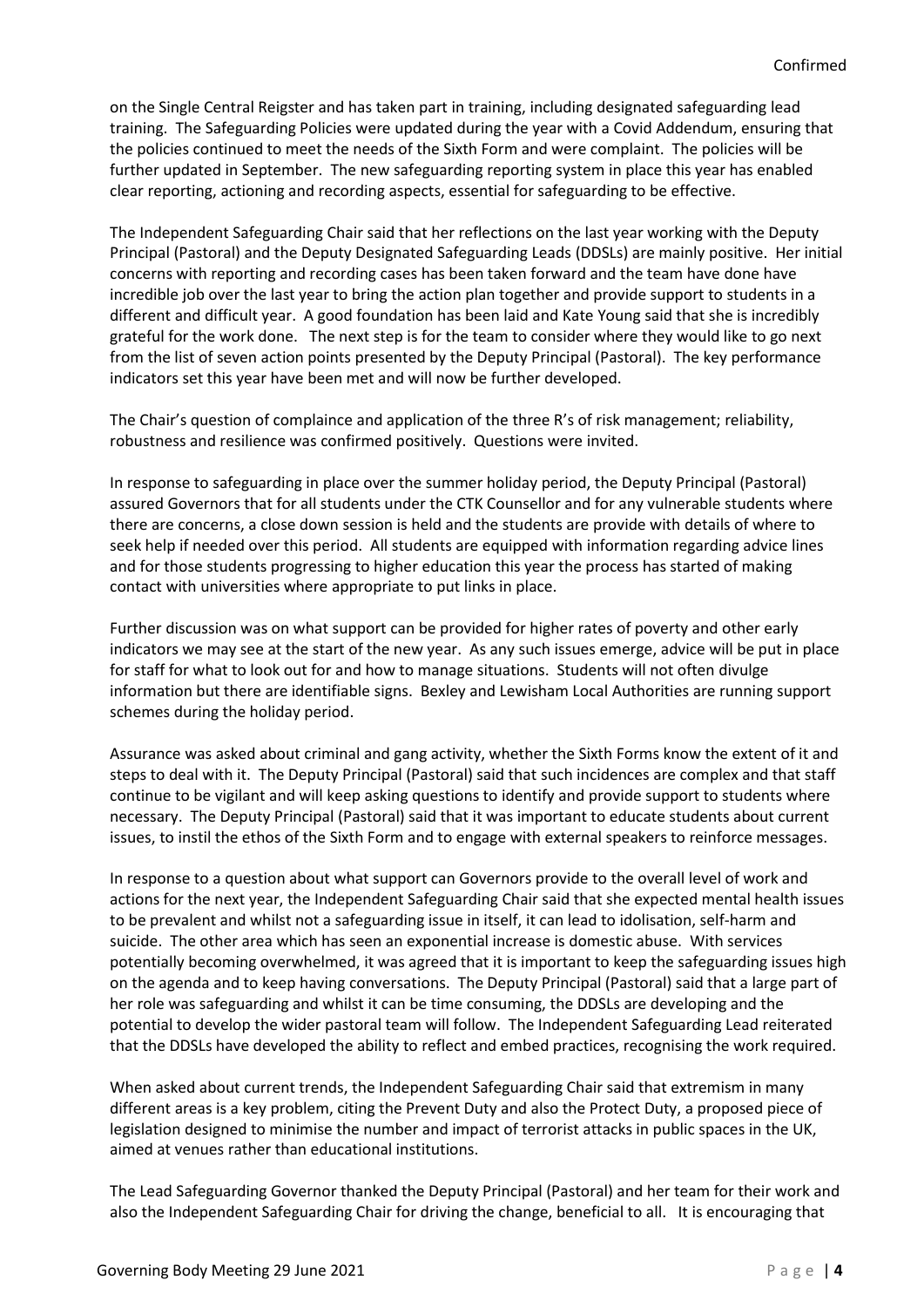safeguarding is in a good place. The Chair gave his thanks for the good work in progress and for the advice from the Independent Safeguarding Chair.

It was **RESOLVED** to receive the Report

Kate Young, Independent Safeguarding Lead, and Tim Oladimeji, Head of Catholic Education and Community (Elect) left the meeting. Nicholas Rothon, Foundation Governor, joined the meeting.

## **9. Equality & Diversity Update**

The Principal presented the report, noting the continuation of the work and the plans in place for next year with Paula Amony, Assistant Principal, the strategic lead on equality and diversity. Some of the current equality and diversity groups will be streamlined and work will be in partnership with Black FE Leadership Group.

The Chair recognised the work that had taken place and that in progress. Action is happening across all strands of the Sixth Form and diversity in the Governing Body remains a commitment.

It was **RESOLVED** to receive the Report

- **10i Minutes of the Governors Sub-Group (COVID-19) held 14 June 2021** The minutes were taken as read.
- **10ii Unconfirmed minutes of the Curriculum & Quality Committee meeting held on 17 June 2021**

The minutes were received from Sally Mellish, Vice-Chair of the Committee highlighting the Teacher Assessed Grade process and Triad quality processes. There followed a discussion about strategies to address to the loss of learning for current year 11 students joining CTK in September. The Deputy Principal (Vocational and Quality) said that teams are currently looking at recovery and transition. It was recognised that whilst the current lower sixth have had a disrupted year, they have caught up reasonably well. Recent course review meetings have included discussions and plans for the incoming year 12 students.

The Chair thanked members of the Curriculum and Quality Committee for their work throughout the year.

The Governing Body resolved:

- **1.** To **RECEIVE** the Minutes
- **2.** To **APPROVE** the Admissions Policy

### **10iii Unconfirmed minutes of the Audit & Risk (A&R) Committee meeting held on 9 June 2021**

The minutes were received from Andrew Lantry, Chair of the Committee who highlighted the reappointment of the internal and external auditors. It was noted that the internal auditors are currently conduciting the financial statements audit which is progressing well. Assurance provided at the Audit & Risk Committee meetings from the Safeguarding Board and internal Risk, Audit & Compliance meetings is a positive step.

The Governing Body resolved:

- 1. To **RECEIVE** the minutes
- 2. To **APPROVE** the Reappointment of external auditors
- 3. To **APPROVE** the Reappointment of internal auditors
- **10iv Unconfirmed minutes of the Finance, Resources & Business Committee meeting held on 21 June 2021.** The minutes were received from the Chair of the Committee. Highlighted items included cash flow forecasting, the investment strategy and the success of the condition improvement fund bid for replacement boilers.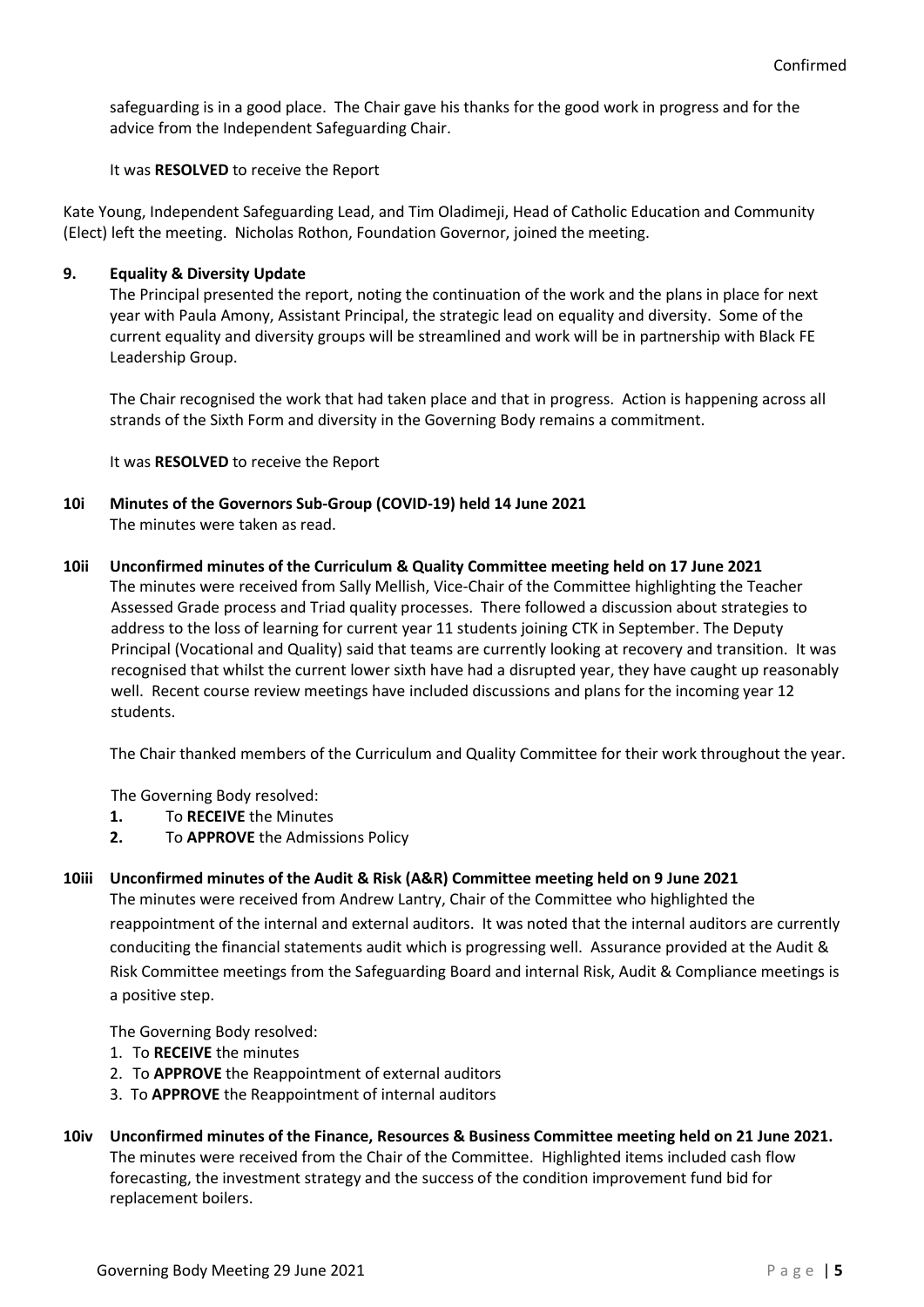Governors were taken through the proposed budget for 2021/22 and key assumptions. The Sixth Form is required to complete financial planning information in the form of a CFFR Model (College Financial Forecasting Return) for the Education & Skills Funding Agency (ESFA) by the 31 July each year. The CFFR, which supersedes the original Integrated Financial Model for Colleges (IFMC), was presented to Governors.

Thanks were extended to the EFD for putting in place a medium term set of financial forecasts for 3 + 2 years with a focus on cash flow. The Chair concluded that CTK is committed to driving efficiencies through financial management, proven by the budget, and is well placed to manage financial opportunities and risks that may lay ahead.

Noting a reduction in non-pay budgets of 5%, a question was asked about the purchase of equipment required to develop the high level of competencies with T Levels. The EDF explained that specialist equipment is an assumption and is in budget. It was also clarified that the budget pay award assumption is a 2% increase each year. With the introduction of T Levels, the capacity of learners has been increased and subsequently an increase in teaching capacity with the pay budget also increased in response. The pay budget includes the 2% pay award and also factored in is a higher salary cost in the years where T Levels start to increase, keeping within 70% of recurrent income.

The Chair presented the Health and Safety Annual Report, emphasising the importance of the work on health and safety. Much work is done to ensure that CTK is Health & Safety compliant and it is a standing item at the monthly internal Risk, Audit and Compliance Committee meetings. CTK works with a Health and Safety Consultant, a long standing relationship, prompting a decision to be taken about possibly engaging with a new consultant to ensure impartial advice to some areas of work.

The Governing Body resolved:

- 1. To **RECEIVE** the minutes
- 2. To **APPROVE** the budget for 2021/22
- 3. To **APPROVE** the College Financial Forecasting Return (CFFR)
- 4. To **APPROVE** the Property Strategy 2021-24
- 5. To **APPROVE** the Health & Safety Annual Report
- 6. To **APPROVE** the Tuition Fees and Letting Charges for 2021/22

### **11. Policies for Review**

### **(i) Bursary Fund and Hardship Policy 2021/22**

The process of the distribution laptops and devices, and ensuring their return was outlined. The issue of devices has been linked to the book deposit scheme and the return of devices has been good to date. Governors were assured that devices are cleared and re-imaged before re-issue.

It was noted that in 2021/22 it is expected that a greater amount of hardship funding will be required and contingency planning has taken place.

It was resolved to **APPROVE** the Bursary Fund and Hardship Policy 2021/22

### **12. Chair's Action**

The Clerk reported on actions taken by the Chair this academic year. The appointment of the new Executive Director of Finance was reported, several Governors being involved in the appointment process and all informed of the appointment at the time.

It was **RESOLVED** to receive the Report

# **13. Committee Membership 2021/22 and Appointment of the Clerk**

Both items had been discussed, agreed and brought to Governing Body as recommendations following a special meeting of the Governance and Search Committee held at 12.30 pm on 29 June 2021.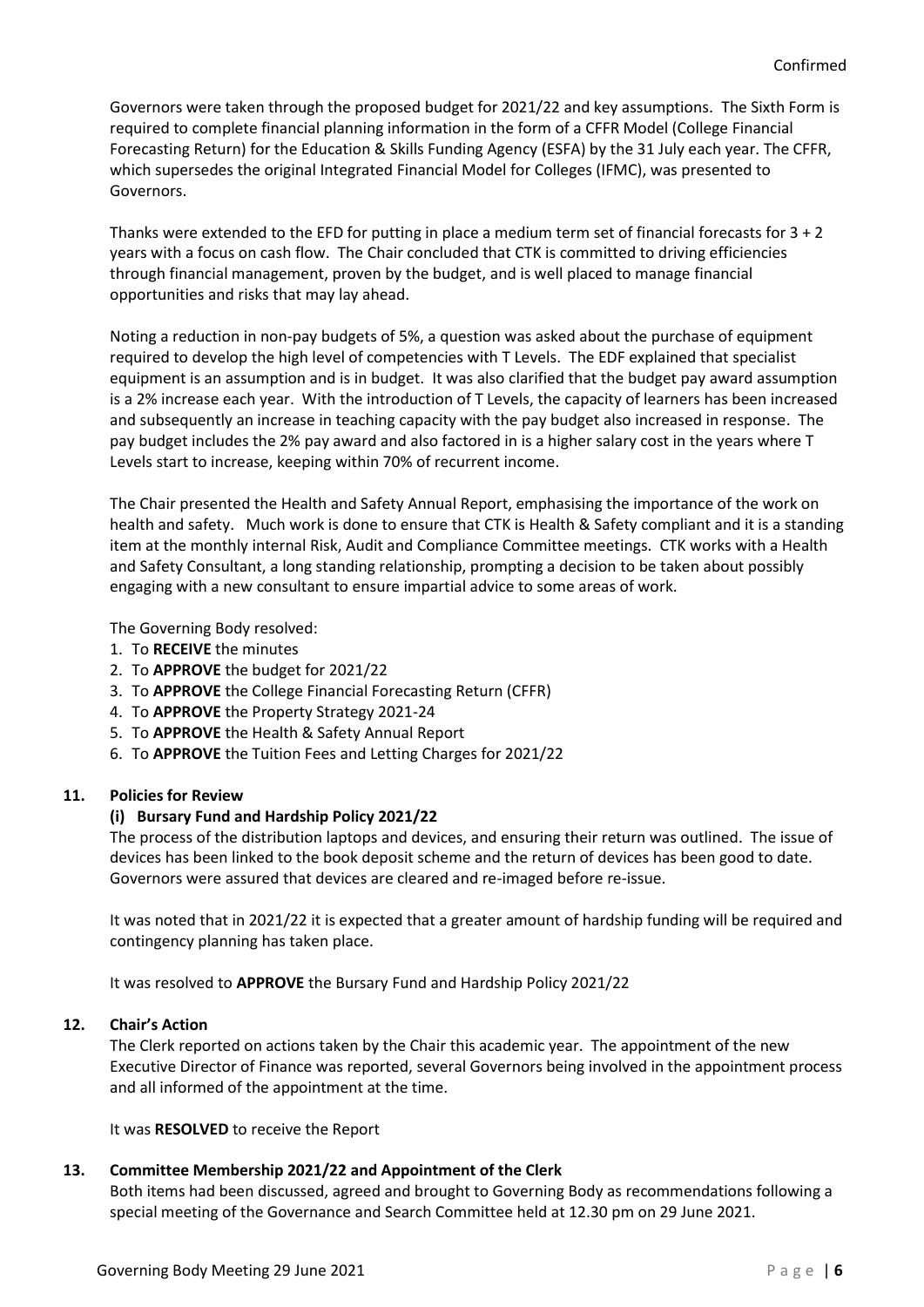The Chair set out recommended Committee changes for September 2021 following the resignation of two Governors, both effective at the end of the academic year. The required knowledge, skills and qualifications for effective governance was discussed, in particular for financial oversight and planning. It was noted that Mgr Rothon and Ciaran Burns both have long financial management experience and that Rupert Evenett and Rosie Newbould are chartered accountants. The education sector experience of Nana Reynier was noted and Marlene Burt's prior experience as a retired Deputy Head. The proposed changes to the Committee structure were set out as follows:

- Audit & Risk Committee to be chaired by Nicholas Rothon with Rosie Newbould as Vice Chair
- Finance, Resources and Business (FRB) Committee to be chaired by Rupert Evenett to the end of the academic year with a vacant Vice Chair position. In January 2022 Ciaran Burns will become Chair and Rupert Evenett, Vice Chair. It was noted that Ciaran Burns worked as a consultant at the Sixth Forms earlier in the year and the delay in appointing Mr Burns as Chair of FRB Committee avoids a potential conflict when approving the financial statements 2020-21. The Chair and Vice Chair will jointly approve agendas going forward.
- Curriculum & Quality Committee to be chaired by Nana Reynier, Vice Chair Hazel Wilkinson.
- Remuneration Committee to be chaired by Marlene Burt, Foundation Governor and member of FRB Committee.
- Marlene Burt also to be appointed as Health & Safety Governor.
- Apart from the Chair of FRB, all other changes to take effect from 1 September 2021.

It was resolved to **APPROVE** the changes to Committee membership for 2021/22.

Ciaran Burns left the meeting for the next item.

Governors were informed of the proposed appointment of the new Clerk following the resignation of the current Clerk. A rigorous recruitment exercise was conducted, with external advertisement. A shortlist of two appointable candidates was interviewed. As a result of that process it is proposed to appoint Faye Burns with effect from  $1<sup>st</sup>$  August 2021. The disclosable interest as the daughter-in-law of Foundation Governor Ciaran Burns was carefully discussed. It was agreed that the best candidate should be appointed and that Mr Burns should not be asked to step down as Foundation Governor, however, he will be asked to remove himself from any discussions regarding the Clerk now or in the future and the relationship would be added to the register of interests. There will also be a routine confidentiality arrangement in place with the new Clerk in respect of non-disclosure and non-discussion of information in a family context. The salary for the Clerk was agreed.

It was resolved to **APPROVE** the appointment of the new Clerk

### **14. Calendar of meetings for 2021/22**

It was resolved to **APPROVE** the changes to the calendar of meetings for 2021/22.

### **15. Any Other Business**

The Chair thanked the Governors stepping down at the end of the year. Andrew Lantry has stepped down as Co-Opted Chair of Audit & Risk but will remain on the Committee. Sally Mellish is retiring as Foundation Governor and Jason Ochere has resigned as Co-opted Governor but will continue to work with CTK as a Local Board member. Thanks were also extended to the Clerk on her last meeting.

# **16. Summation of Business and date of Next Meeting**

14 September 2021 (Briefing) at 6.30 pm at the Aquinas Site

The meeting was concluded at 7.50 pm.